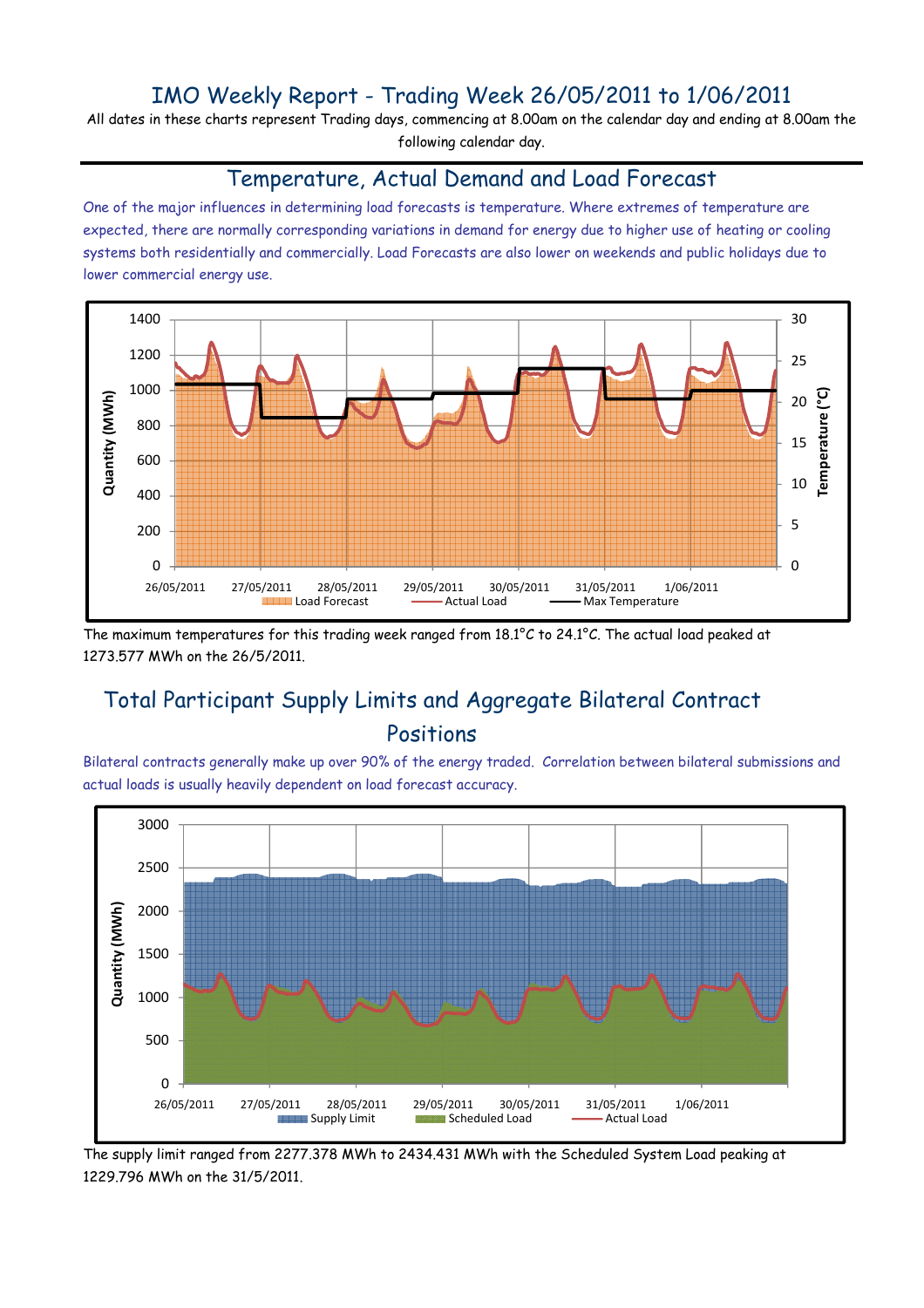## Net Balancing Market Trades

Bilateral contracts and STEM trading are generally based on the forecast energy requirements of Participants. When the forecast requirements are higher or lower than the actual requirements for a day, this Market energy must be bought and sold in the balancing mechanism. This graph shows the estimated net balancing trades.



The majority of the balancing activity this week occurred within Balancing Supply. The maximum balancing demand for the week reached 248.99 MWh on the 1/6/2011. The maximum balancing supply for the week reached -166.315 MWh on the 29/5/2011.

# Total Traded Energy

This chart represents a comparison between the total net energy that is traded in Bilateral Contracts, the STEM and the balancing mechanism. Balancing Supply represents cases in which the total contract position is greater than the demand and customers must supply energy back to balancing. Balancing Demand represents cases in which the total contract position is less than the demand and customers must purchase energy from balancing.



Total balancing supply equalled -12246.88 MWh whereas total balancing demand equalled 5671.83 MWh. The Total STEM Traded quantity was 10880.849 MWh, with the STEM Clearing Quantity ranging between 2.378 MWh and 104.974 MWh.